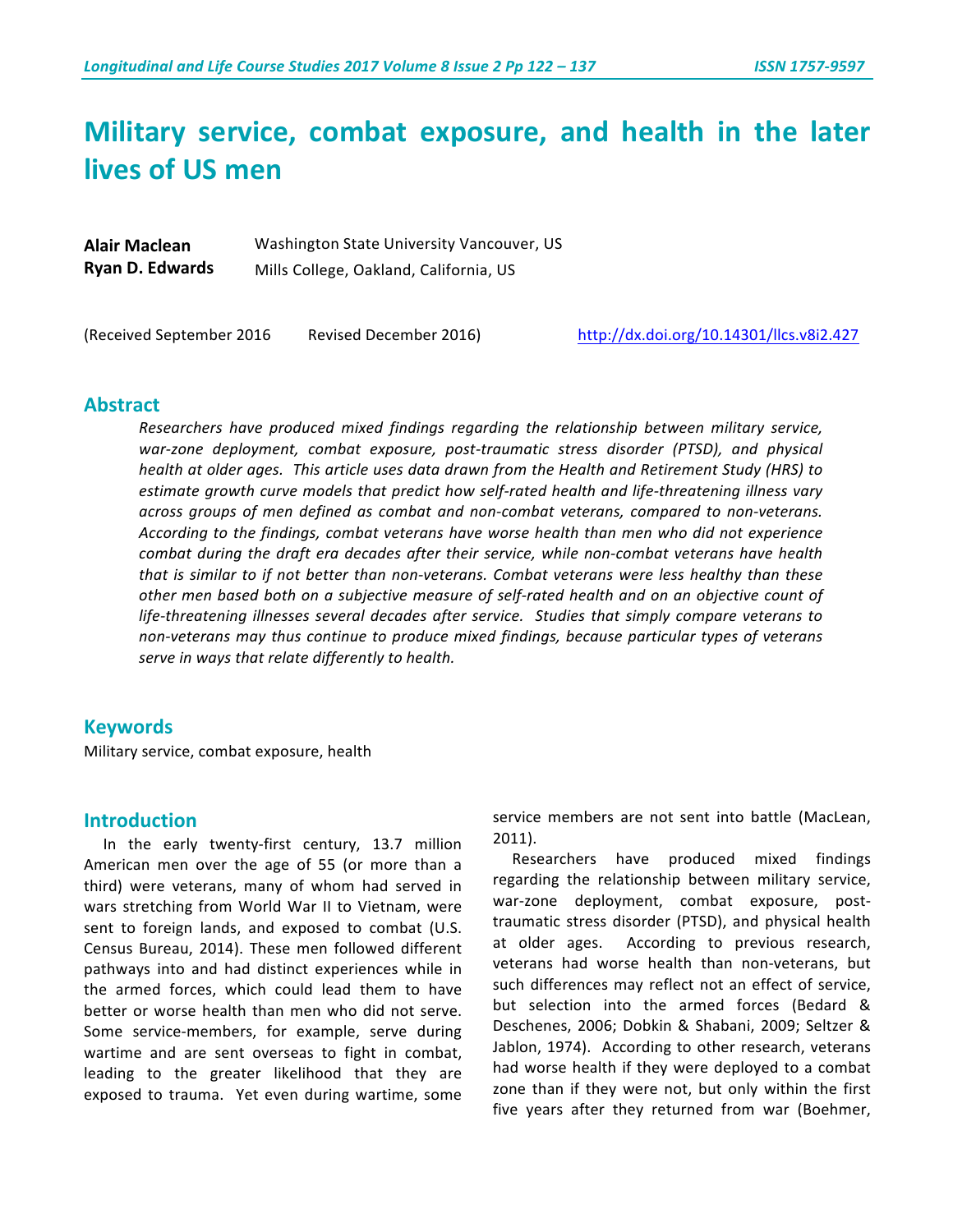Flanders, McGeehin, Boyle, & Barrett, 2004). Yet others have demonstrated that the negative association of deployment and health persists for longer (McCutchan et al., 2016). Others have focused not on deployment, but on combat exposure, and have demonstrated that men with this military experience were not at increased risk of heart disease decades after their service (Johnson et al., 2010). According to other research, combat veterans and prisoners of war had worse health than other veterans only if they had PTSD, which suggests that this disorder, rather than combat per se, is the relevant exposure (Boscarino, 2006; Kang, Bullman, & Taylor, 2006). Previous research thus leaves open the question of whether combat veterans indeed have worse health than men who did not see combat. particularly at older ages.

The following article disentangles the impact on older men's health of military service from that of combat exposure experienced decades earlier, by comparing three groups of men: combat veterans, non-combat veterans, and men who did not serve in the armed forces. It evaluates health outcomes among men who served and saw combat from World War II to the Vietnam eras. The analyses are based on retrospective reports of wartime exposure, which have been shown to be closely related to administrative records of conflict (B. Smith et al., 2007). They assess whether combat veterans had worse health based on self-reports and diagnoses of life-threatening illnesses than men who did not see combat, when such effects are measured decades later, while men were in their fifties and older.

# **Unhealthy veterans: Combat as a negative turning point**

Some scholars have pursued research implicitly based on the theory that military service provides a negative turning point for health, due to combat exposure. Previous researchers have argued that combat veterans had higher rates of PTSD and mortality than men who did not see combat decades after their service (Elder, Clipp, Brown, Martin, & Friedman, 2009; Pizarro, Silver, & Prause, 2006; Schnurr & Spiro, 1999). Scholars have speculated that combat veterans have worse health than other men later in life because wartime exposures are associated

(MacLean, 2010). According to this view, veterans suffer long-term effects of wartime exposure, because they suffer mental and physical trauma during the transition to adulthood. Psychiatrists have argued that the wanderings of Odysseus after the Trojan War continue to echo in the lives of contemporary veterans who find it difficult to readjust to their postwar lives (Shay, 2002). Modern observers have demonstrated that US veterans experienced diminished quality of life when they returned home from fighting since at least the Civil War. During that war, veterans were thought to suffer from a condition called irritable heart (Dean, 1997). In the early part of the twentieth century, the US Congress established a network of medical facilities to rehabilitate veterans who had been negatively affected by combat during World War I, particularly those who had lost limbs (Linker, 2011). While psychiatrists have long been concerned with the psychological consequences of combat, they did not formally label the mental health effects of wartime exposure until 1980, when the Diagnostic and Statistical Manual first included the label of Post-Traumatic Stress Disorder (PTSD) (Laufer, Gallops, & Freywouters, 1984). More recently, scholars have begun to assess the physical and mental injuries experienced by the Americans returning from the contemporary wars in Iraq and Afghanistan (Institute of Medicine, 2013). These injuries may persist in later life, leading directly to ill health. Unfortunately, the data used in these analyses do not indicate whether or not the combatants were wounded.

with cumulative disadvantage as conveyed by trauma

## **Negative selection and health outcomes**

Veterans may have worse health than other men, however, due not to a causal effect, but to selection. Scholars have long recognised that omitted variable and selection problems complicate inference in studies of military service during the draft era (Angrist, 1990). Even during that era, when service was more widespread than it is today, servicemembers tended to have different average characteristics than civilians, both because particular types of men may choose to enlist or to evade the draft and because the armed forces choose which potential recruits to accept. Selection fluctuated across the decades of the draft era, with the armed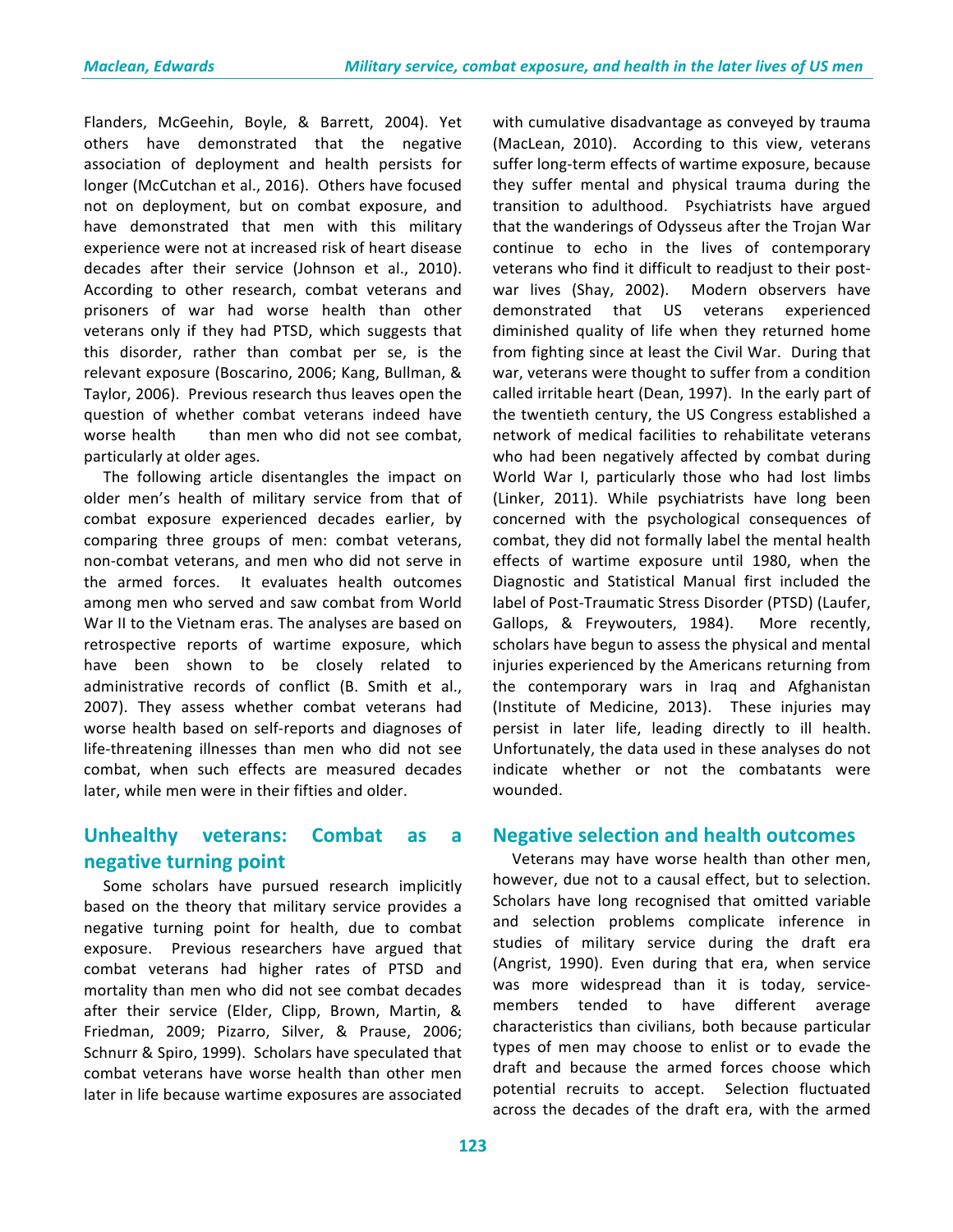forces taking relatively more recruits during wartime, particularly World War II and the Vietnam War, whom they might have rejected during peacetime (Flynn, 1993). 

Indeed, veterans may suffer worse health if they are exposed to battle due to selection not just into service, but also into combat. Even during wartime, not all service members are sent into battle, nor do all experience combat. Service members have been more likely to serve in combat occupations and fight against the enemy if they have lower ability as measured by their cognitive test scores (Gimbel & Booth, 1996). Combat veterans have also tended to have grown up in families with lower socioeconomic attainment than non-combat veterans (Gimbel & Booth, 1996; MacLean, 2011), which has consistently been associated with worse health (Elo, 2009). Thus, combat veterans may also be more likely to die at young ages and suffer disease due not to their combat exposure, but to their pre-existing characteristics. 

# **Positive selection into service and combat**

Veterans may appear more or less unhealthy than non-veterans because of selection into the armed forces and into combat roles based on health. They may therefore have had better health, on average, before their service. People have long been excluded from the armed forces if they are in poor physical health, which includes having asthma or being overweight (National Research Council, 2006) and could also lead veterans to appear relatively healthy. Previous researchers have demonstrated that a variety of outcomes are affected by childhood health, including adult health, socioeconomic attainment, and military service. According to this research, for example, people who were unhealthy as children are unhealthier when they are adults (J. P. Smith, 2009). They also earn less than those who were healthy as children after they enter the labor market (Haas, Glymour, & Berkman, 2011). During the draft era, men were excluded from the armed forces if they had particular health conditions, meaning that service members were healthier, on average, than civilians (Flynn, 1993). Thus, veterans may appear healthier due not to their military experiences, but to

enlistment standards. They would have had better health later in life even if they had not enlisted.

Combat veterans may also be healthier compared to people who did not see combat because of selection into combat occupations and deployment to war zones. Previous researchers have pointed out that the armed forces select troops who are in better health to fight, leading to a "healthy warrior" effect (Armed Forces Health Surveillance Center, 2007). In addition, during World War II, blacks served in segregated units and were therefore less likely to see combat than were whites (MacLean, 2011; Segal & Segal, 2004). Thus, combat veterans may have had fewer mental and physical illnesses than other people even had they stayed at home. They may also suffer worse health than they would have otherwise, but appear in relatively good health because their precombat physical and mental fitness mask the effects of any trauma they suffer.

## **Previous research on combat exposure and health: Primarily negative associations**

Researchers have produced findings that are primarily consistent with the view of combat as a negative turning point, though the association appears to change as veterans age. According to some, combat veterans suffer worse health than those who did not experience combat. Scholars have assessed the health of veterans who were recently exposed to combat, demonstrating immediate increases in mental illness and death (Boehmer et al., 2004). In Croatia, people who fought in the war were more likely to experience "distress" in the year after combat ended than those who did not, though this effect appears to hold only for men (Kunovich & Hodson, 1999). In the US, Vietnam veterans were more likely to die of external causes, such as accidents or suicide, in the five years after their service if they deployed to Southeast Asia than if they did not (Boehmer et al., 2004). Yet these short-term effects did not persist; nor were these deployed veterans more likely to die from internal causes, such as illness (Boehmer et al., 2004). Among those serving during the early 2000s, service members and veterans had higher rates of PTSD and depression if they deployed to Iraq and Afghanistan (Hoge & Castro, 2006). These previous findings suggest that veterans may have suffered worse health in the years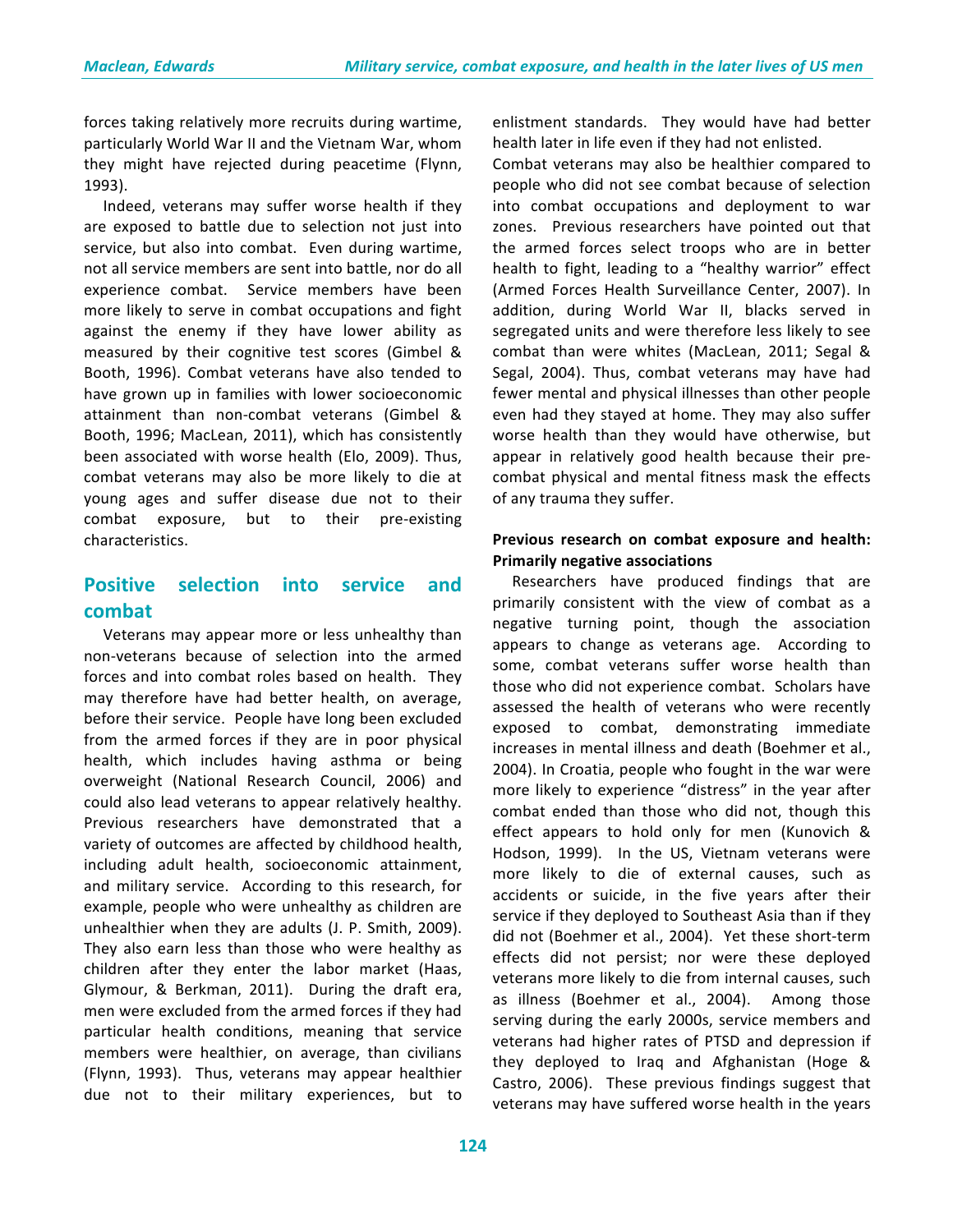immediately after their service if they deployed to war zones than if they served in the United States since at least the Vietnam War.

Other scholars have evaluated the association between combat and health among veterans at middle age, demonstrating alternately a negative association and no association (Boehmer et al., 2004; Boscarino, 2006). They have addressed the question of whether Vietnam and World War II veterans had better or worse health when they were middle aged if they had been sent to war zones and fought in combat when they were younger. According to this research, deployed veterans had higher mortality rates when they were in their thirties and forties compared to those who were not deployed (Boscarino, 2006). They also had higher rates of heavy drinking and drug use, though the evidence is mixed as to whether those rates were associated with mortality (Boehner et al., 2004, Boscarino, 2006). Among veterans who served between the World War II and Vietnam War eras, combat veterans were more likely than other men to report work-related disabilities (MacLean, 2010). Yet, according to other research, deployed Vietnam veterans only had higher rates of mortality in the first five years after their service, and were not distinguishable from nondeployed veterans when they were older (Boehmer et al., 2004). 

Still fewer researchers have explored the effects of combat among veterans who were over 50 years old, producing findings that suggest either a negative effect or no effect of wartime exposures at older ages. Looking at these older veterans, researchers have, for example, demonstrated that Vietnam veterans had relatively high rates of PTSD if they experienced combat than if they did not (Schnurr & Spiro, 1999). Similarly, World War II combat veterans had higher mortality rates than veterans who did not fight (Elder et al., 2009). Among Civil War veterans, men had worse health and died at younger ages if they served in companies where more of their comrades were killed (Pizarro et al., 2006). Yet other researchers have demonstrated that combat veterans do not appear to suffer worse physical health than non-combat veterans when they are assessed three or more decades after service (Johnson et al., 2010).

## **Hypotheses**

The following analyses test hypotheses derived from the bulk of the preceding findings, which indicate negative effects of combat on health, potentially varying with age or cohort, along with possible countervailing effects of selection. They therefore test the following hypotheses:

- Hypothesis 1: Combat veterans have worse health than both non-veterans and non-combat veterans.
- Hypothesis 2a: Combat veterans have worse health than both non-veterans and non-combat veterans, and these gaps increase as they age.
- Hypothesis 2b: Combat veterans have worse health than both non-veterans and non-combat veterans, and these gaps decrease as they age.
- Hypothesis 3: Combat veterans have worse health than both non-veterans and non-combat veterans in some but not all cohorts.
- Hypothesis 4: Any associations between health and combat exposure will be explained or suppressed by the pre-service characteristics of combat veterans.

## **Data and Methods**

#### **Data**

The analyses are based on the Health and Retirement Study (HRS), with a particular focus on the 2008 wave, when the respondents who were veterans were asked about combat exposure. The HRS was started in 1992, with an original sample of people born between 1931 and 1941. The data were designed to be longitudinal, with survey respondents providing information every two years. In the succeeding years, additional samples have been added to collect data from respondents who were born in both earlier and later years, with the aim of providing data about people who are 50 and over (National Institute on Aging, 2015). Due to the small number of female veterans, the analyses focus on the men who were born between 1908 and 1954 and thus were eligible to serve in the military between the years immediately before World War II through the Vietnam war. 

In the HRS overall, the respondents who meet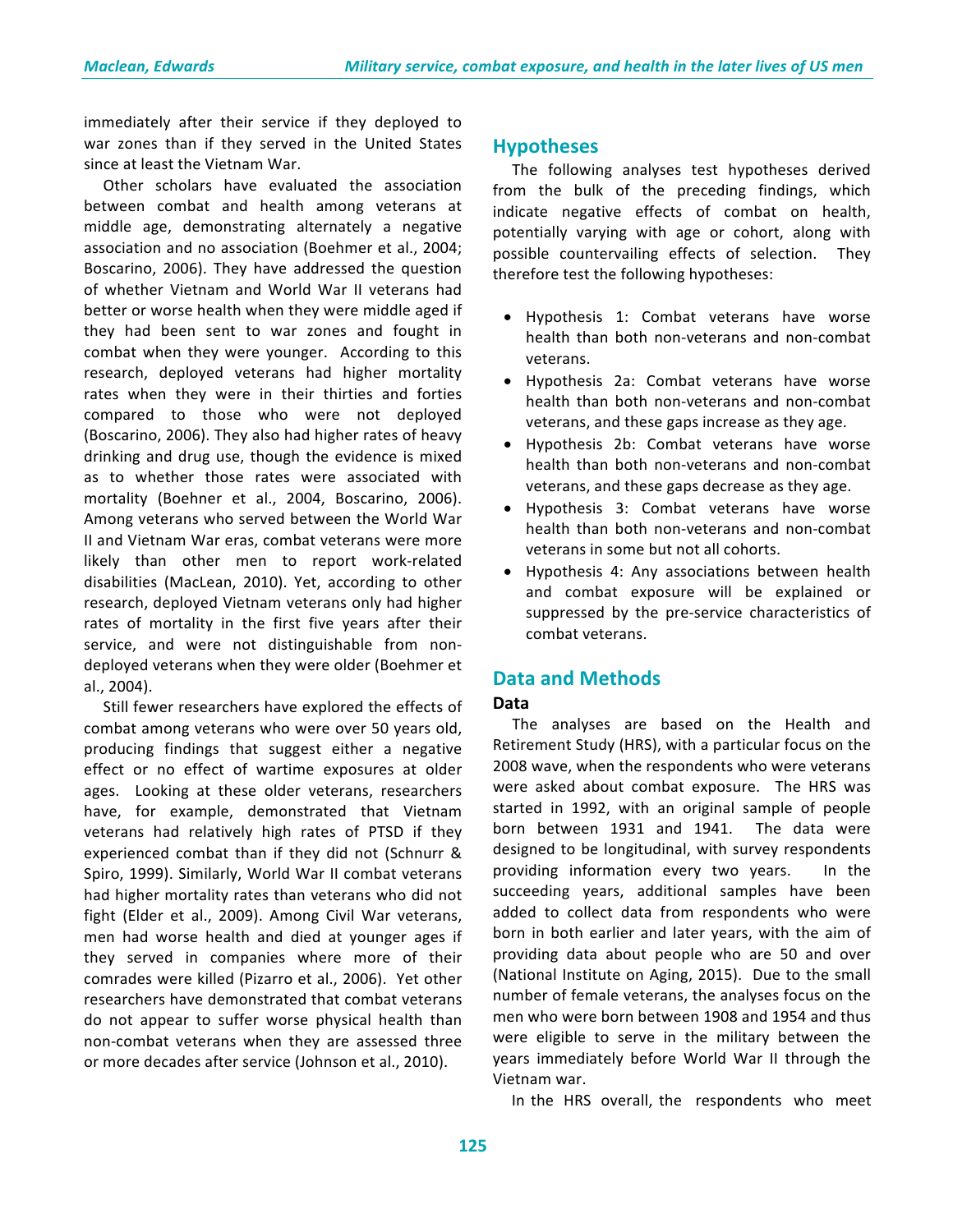these criteria amount to a sample of 10,217 men. The analyses are based on samples of men who were included in the 2008 wave who were born in the relevant birth-years and provided data on all of the analysis variables. The samples range between 6,247 and 6,250 respondents depending on the outcome studied. The analysis sample does not differ from the larger HRS sample in their assessment of their childhood health or in the probability that they were black. They do differ in that they were more likely to have been born later in the century, and are thus younger, on average. In addition, they have more educated parents and are more educated themselves. They are also more likely to be Hispanic. Therefore, we ran analyses on samples for which only the dependent variables were missing, substituting the mean when independent variables are missing, along with dummy variables to indicate missing data. The results of these analyses (available by request) do not differ substantively from those presented here.

#### **Dependent variables**

The analyses examine the impact of combat exposure by evaluating two dependent variables measured at every survey year. The first measure captures how respondents rate their own health based on responses to the question: "In general, would you say your health is ...". Respondents are allocated to the following categories:  $1 =$  poor;  $2 =$ fair;  $3 = \text{good}$ ;  $4 = \text{very good}$ ; and  $5 = \text{excellent}$ . Many previous researchers have argued that self-rated health reflects objective health. They have shown, for example, that people who rate their health as worse die sooner than do those who rate their health as better (Frankenberg & Jones, 2004). Following Wilmoth, et al. (2010), the models are based on a measure of self-rated health that is continuous.

The second measure assesses whether the respondent has been diagnosed with a lifethreatening illness. It is based on that used by Link, Phelan, Miech, and Westin (2008) and reflects whether the respondent reports ever having been diagnosed with one of five serious health conditions: lung problems, cancer, diabetes, heart problems, and stroke. These illnesses, in turn, are associated with subsequent mortality (Link et al., 2008). The analyses are based on a measure of these illnesses that reflects the count. Other analyses (not shown, but available

by request) use measures of both of these dependent variables that are dichotomous and produce results that are substantively similar.

#### **Independent variables**

The main independent variable captures a combination of veteran and combat status. The HRS has long asked whether respondents have served on active duty in the armed forces. In 2008, the respondents who had been on active duty were asked if they had ever fired at or were fired on by an enemy. This measure is combined with the previous one to construct a variable that indicates whether the respondent:  $0 =$  did not serve on active duty;  $1 =$ served on active duty but did not see combat; and  $2 =$ served on active duty and saw combat. Unfortunately, the HRS does not include measures that would allow one to examine length of either service or combat exposure.

The models also assess how the health of respondents may vary by either age or cohort. Respondents are included in the data between the ages of 55 and 88. We tested models that included linear and quadratic measures of age, but these results did not differ from those with just the linear measure. They also contain a categorical measure of cohort based on respondents' birth years to reflect the years during which men turned 18, or first became eligible to serve in the military (Wilmoth, Landes, London, & MacLean, Forthcoming). This variable allows the models to compare veterans to non-veterans. The resulting measure places respondents into one of the following 6 categories: 1  $=$  pre-World War II;  $2 =$  World War II;  $3 =$  Post-World War II;  $4 =$  Korean War;  $5 =$  Post-Korea; or  $6 =$ Vietnam War. 

The analyses include three other variables that reflect characteristics that have been shown to predict military service during the draft era (MacLean, 2011). The first variable measures socioeconomic background based on reports of the respondent's mother's education. When mother's education is missing, the variable reflects father's education. The second variable specifies the respondent's race and ethnicity, whether the respondent is: non-Hispanic white, non-Hispanic black, or Hispanic. The third variable indicates health selection based on the selfrated health of the respondents reported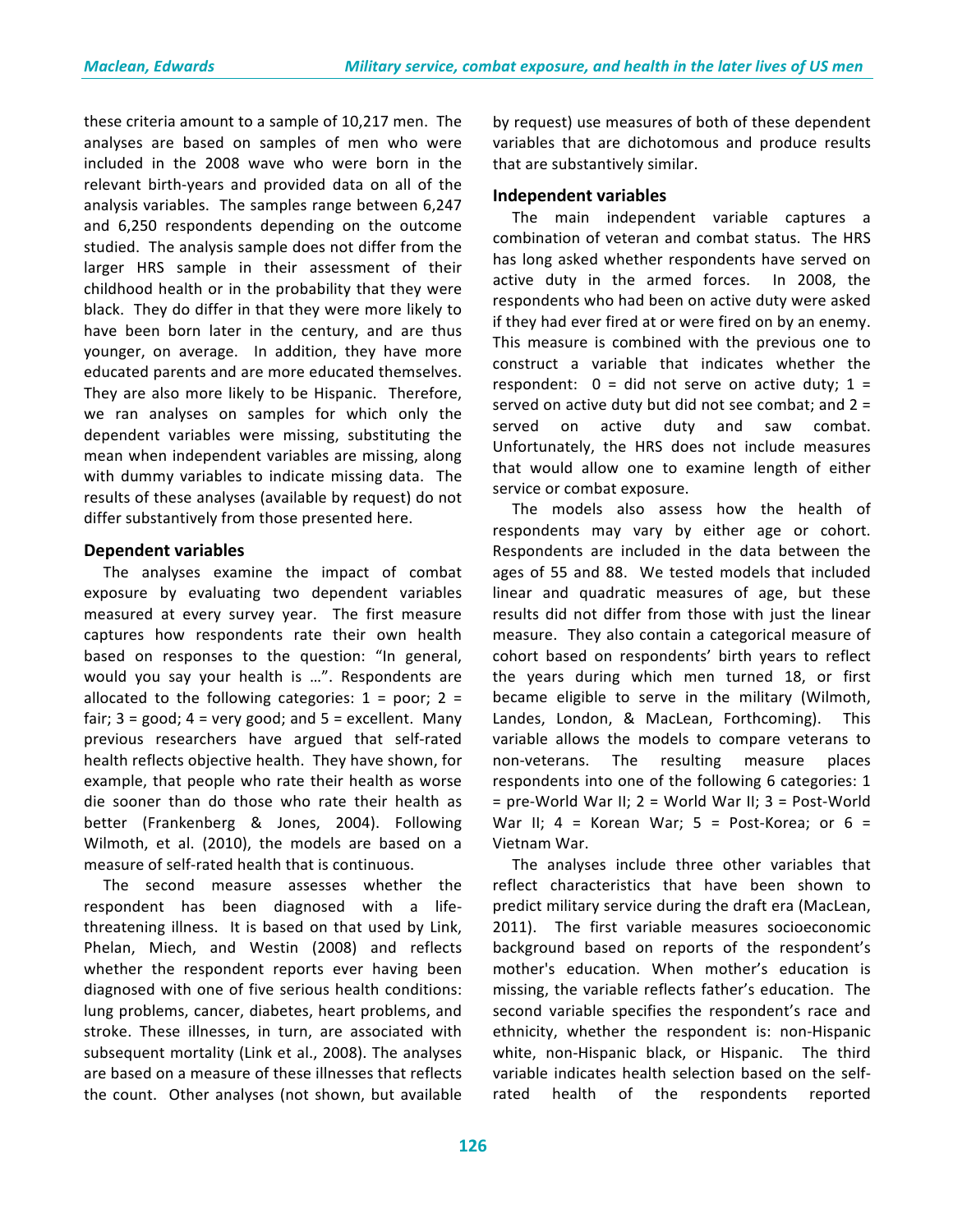retrospectively for their childhood. Scholars have demonstrated that, in the absence of prospective data, retrospective measures of childhood health are both reliable and valid (Haas & Bishop, 2010; J. P. Smith, 2009).

In addition, the analyses include a measure of the respondent's own education, though this variable and health outcomes may be jointly determined by military service and may thus be vulnerable to what Sampson (2008) has labeled "included variable bias." Accordingly, we report results both with and without this measure.

#### **Analytic strategy**

The article presents results from multilevel models with random intercepts and random slopes, known as growth curve models, which are estimated in Stata 14 using the "mixed" command. In the current case, the models estimate the average slope of age, while allowing for individual variation around that slope. Respondents can contribute as many as nine observations based on the number of times that they are observed in the data in the specified age range between the 1992 and 2008 waves. The analyses present preferred models that are chosen by comparing Bayesian Information Criterion (BIC) statistics (Raftery, 1995). Figures are constructed based on these models to represent the marginal effect at the means (or at specified categories) using Stata's "margins" and "marginsplot" commands.

# **Results**

#### **Differences between non-veterans and veterans**

Figure 1 presents average self-rated health by age and military status, comparing combat veterans to those who did not see combat and non-veterans. According to the figure, combat veterans rated their health as worse than non-combat veterans and similar to non-veterans when they were in their late 50s. They had self-rated health that was similar to non-combat veterans and better than that of nonveterans in their sixties and seventies. By the time they were in their late eighties, they rated their health again as worse than non-combat veterans and as more similar to that of non-veterans. These nonadjusted figures are partially consistent with hypothesis 1. Combat veterans had worse health at some ages than non-combat veterans, but did not rate their health as worse than non-veterans.

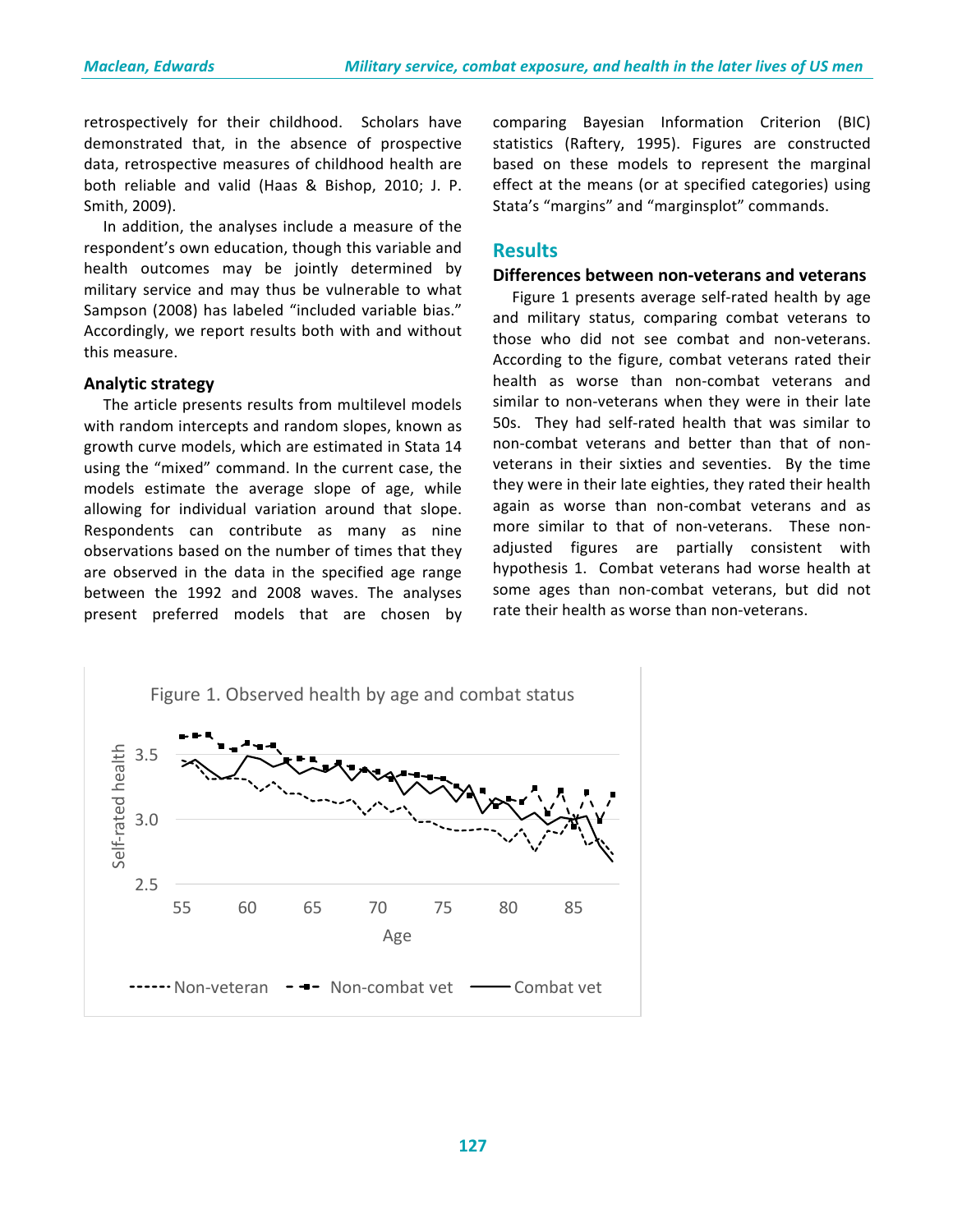Figure 2 presents the average number of lifethreatening illnesses by age and military status. When men were in their late fifties and early sixties, combat veterans had worse health than men in both other groups. Beginning in their early seventies, however, both types of veterans reported more lifethreatening illnesses than did non-veterans. These findings also present evidence that is partially consistent with hypothesis 1, combat veterans tended to have worse health than men who did not see combat. 



These differences, however, may reflect the differing characteristics of the men in the particular groups. Table 1 presents demographic traits by veteran status and combat exposure. The first two columns present the contrast between veterans and non-veterans. The third and fourth columns contain

the same set of statistics for veterans based on whether they did or did not see combat. According to the table, one quarter of the male veterans in the analytic sample indicate that they experienced combat. Among all men in the sample, combat veterans represent approximately 14%.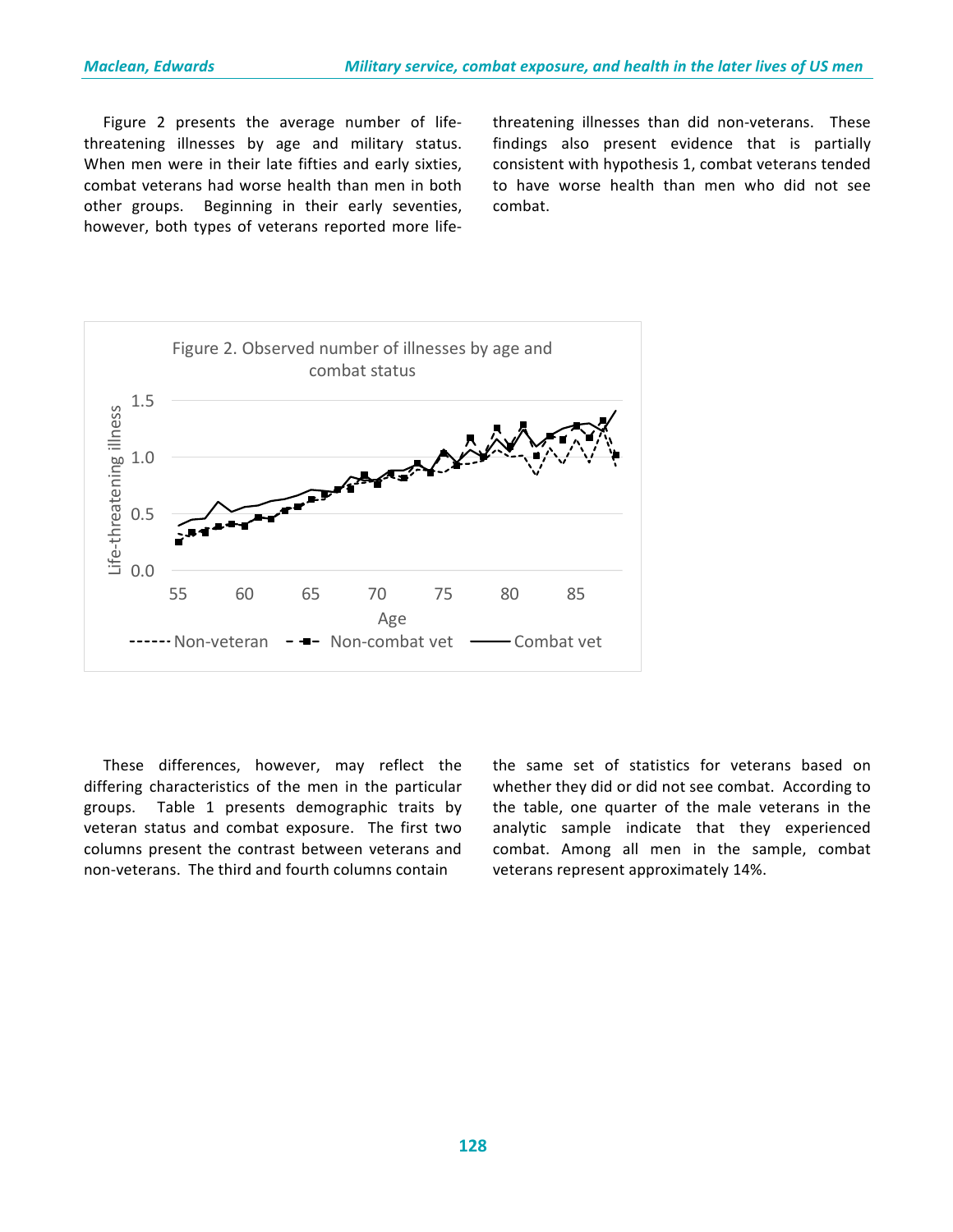|                                 | Non-veteran | <b>Veteran</b> |     | Non-combat |        | Combat  |        |         |
|---------------------------------|-------------|----------------|-----|------------|--------|---------|--------|---------|
| Mother's years of education     | 9.455       | 9.859          | *** | 9.983      | ***    | 9.744   | $\ast$ |         |
|                                 | (4.030)     | (3.151)        |     | (3.167)    |        | (3.059) |        |         |
| Respondent's years of education | 12.35       | 13.25          | *** | 13.33      | ***    | 13.22   | ***    |         |
|                                 | (3.907)     | (2.680)        |     | (2.640)    |        | (2.634) |        |         |
| Self-rated health (as child)    | 4.152       | 4.337          | *** | 4.344      | ***    | 4.340   | ***    |         |
|                                 | (1.013)     | (0.894)        |     | (0.878)    |        | (0.918) |        |         |
| <b>Black</b>                    | 0.145       | 0.094          | *** | 0.0897     | ***    | 0.106   | $***$  |         |
| Hispanic                        | 0.134       | 0.041          | *** | 0.0391     | ***    | 0.0366  | ***    |         |
| Cohort (years turned 18)        |             |                |     |            |        |         |        |         |
| <1941 (Pre-WWII)                | 0.051       | 0.096          | *** | 0.0671     | $\ast$ | 0.156   | ***    | $+ + +$ |
| 1941-1945 (WWII)                | 0.037       | 0.135          | *** | 0.108      | ***    | 0.204   | ***    | $+++$   |
| 1946-1949 (Post-WWII)           | 0.061       | 0.135          | *** | 0.141      | ***    | 0.120   | ***    |         |
| 1950-53 (Korean war)            | 0.111       | 0.155          | *** | 0.172      | ***    | 0.108   |        | $+ + +$ |
| 1954-63 (Post-Korea)            | 0.391       | 0.316          | *** | 0.361      | $\ast$ | 0.196   | ***    | $+ + +$ |
| 1964-1973 (Vietnam war)         | 0.350       | 0.164          | *** | 0.151      | ***    | 0.217   | ***    | $+ + +$ |
| Observations                    | 2,995       | 3,421          |     | 2,353      |        | 874     |        |         |

## Table 1. Characteristics of men in the Health and Retirement Study by veteran and combat status (means or proportions)

Note: Health and Retirement Study, 1992-2008. Standard deviations in parentheses.

\* p<0.05, \*\*p<0.01, \*\*\* p<0.001 (two-tailed tests of difference between specified group and non-veterans)

† p<0.05, ††p<0.01, ††† p<0.001 (two-tailed tests of difference between combat and non-combat veterans)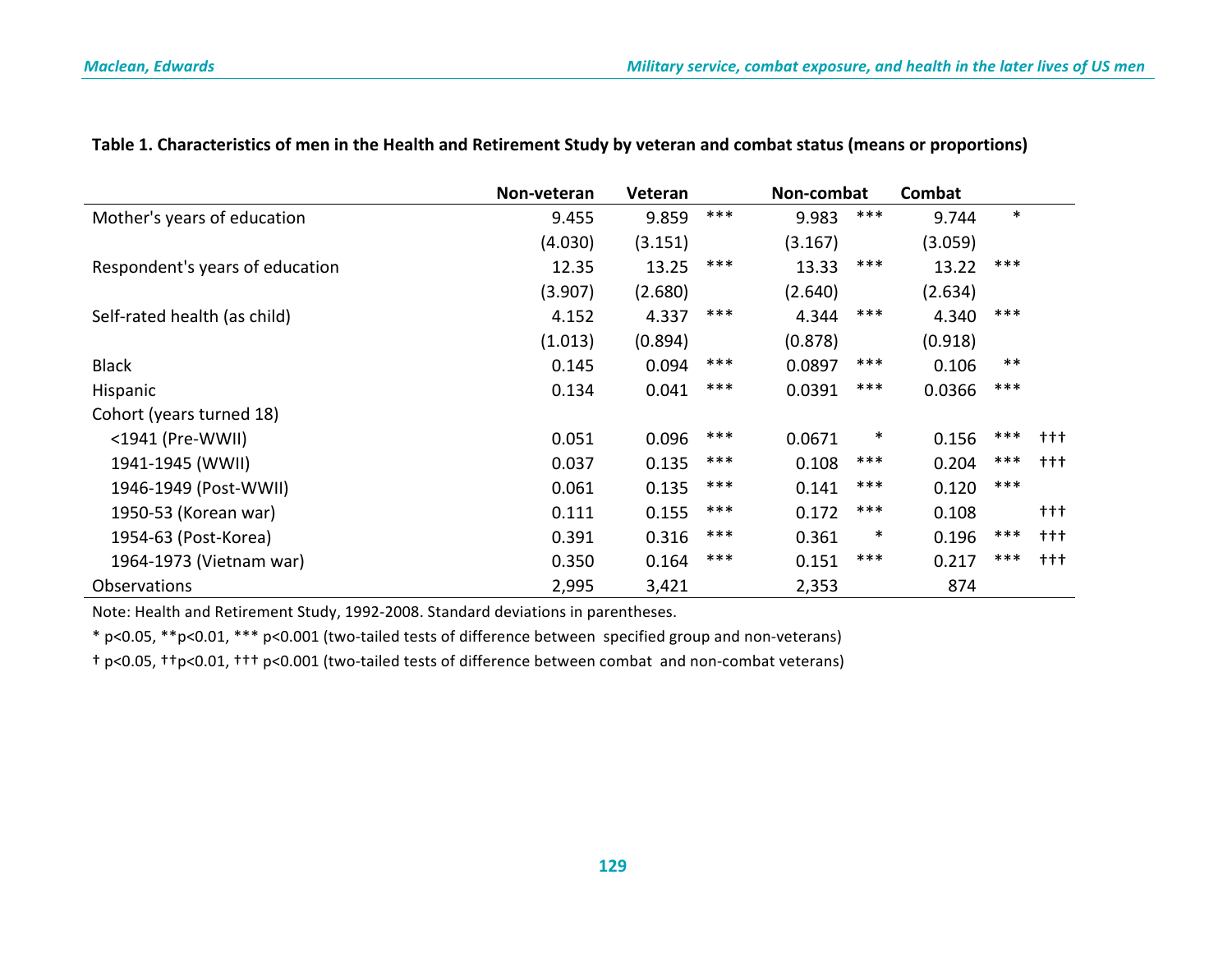The table indicates that combat veterans were more similar to non-combat veterans before their service in terms of childhood characteristics than they were to non-veterans. According to the first two columns, veterans had more favorable traits than did non-veterans. They came from families in which the mothers had higher education. They had better selfrated health as children. They were less likely to be black or Hispanic. They themselves attained more education. The latter two columns show that combat veterans did not differ from non-combat veterans in terms of these pre-service characteristics. The findings are thus consistent with positive selection into the armed forces.

In addition, veterans came of age in different historical contexts than did non-veterans, while those who saw combat became eligible to serve in eras that differed from those who did not. Veterans were more likely than non-veterans to have been born earlier in the  $20<sup>th</sup>$  century; they were more likely to have turned 18 in the eras through the Korean war. They were less likely to have come of age after that era. In .

addition, combat veterans were more likely than noncombat veterans to have become eligible to serve in the pre-World War II, World War II, and Vietnam eras.

#### **Preferred Models of Veterans' Health**

Table 2 presents fit statistics for select models. which show that the veteran coefficients interacted with neither age nor cohort. The first set of models are those for self-rated health, while the second are those for life-threatening illness. In each of the two sets of models, the first model contains measures of combat status, pre-service characteristics, and age. The second model adds the measure of cohort, which improves the fit of the models. Models 3 and 4 test for interactions between the military status variable and the measures of first age and then cohort. In all cases, model 2 is preferred over the models with interactions, which suggests that military status does not interact with either age or cohort. These findings contradict hypotheses 2a, 2b, and 3, which suggested that the association between military status and health would vary by these attributes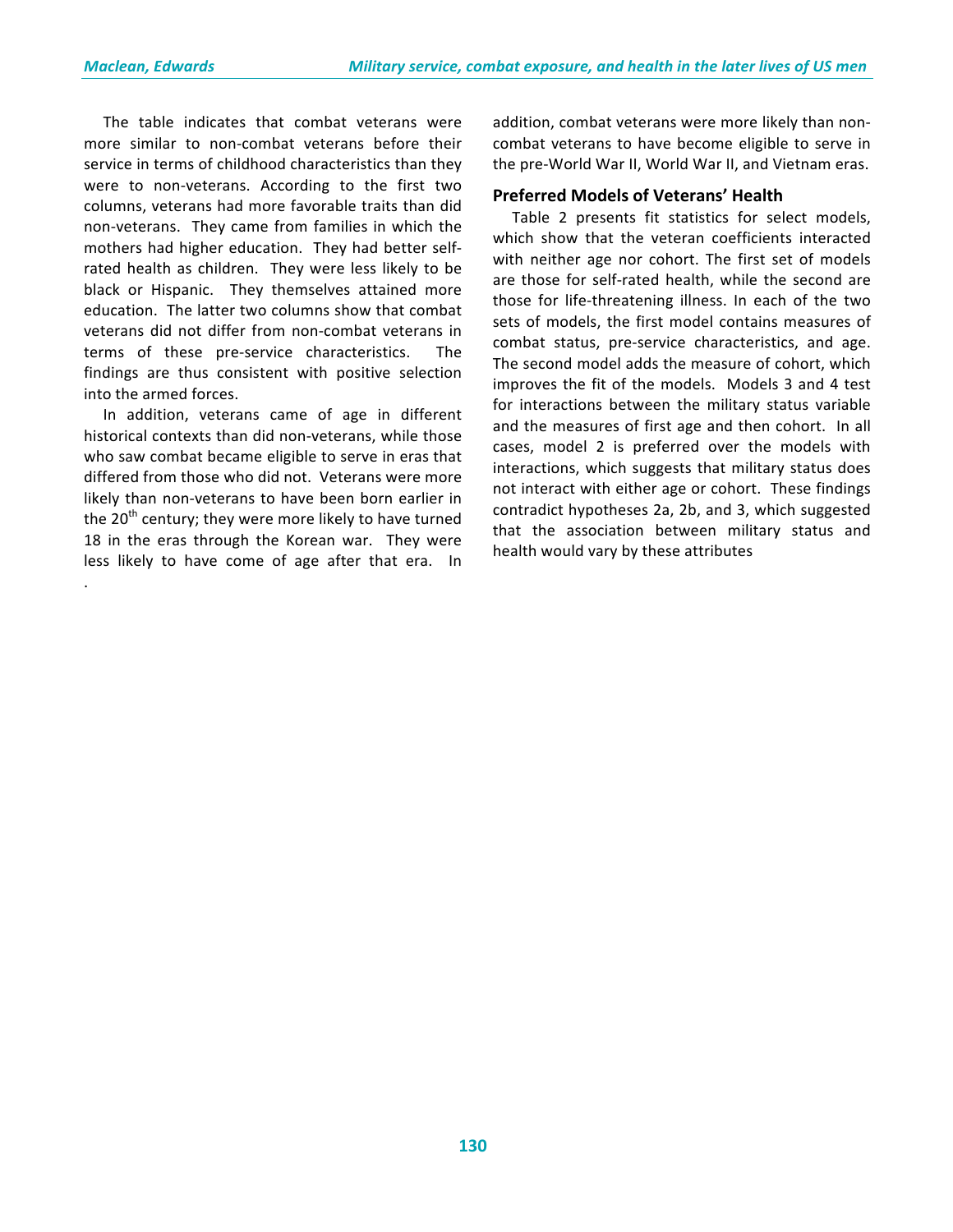#### **Table 2. Fit statistics for selected models**

|                                               | <b>DF</b> | <b>BIC</b> | Model      | <b>Difference</b> |
|-----------------------------------------------|-----------|------------|------------|-------------------|
|                                               |           |            | Comparison |                   |
| Models of life-threatening illness            |           |            |            |                   |
| Model 1: Combat status, demographics, and age | 13        | 45,207     |            |                   |
| Model $2:1+$ cohort                           | 18        | 44,868     | $2 - 1$    | $-339.35$         |
| Models with interactions with military status |           |            |            |                   |
| Model $3:2 + age$                             | 22        | 44,888     | $3 - 2$    | 19.52             |
| Model $4:2 + \text{cohort}$                   | 28        | 44,947     | $4 - 2$    | 78.79             |
| Models of self-rated health                   |           |            |            |                   |
| Model 1: Combat status, demographics, and age | 13        | 92,893     |            |                   |
| Model $2:1+$ cohort                           | 18        | 92,517     | $2 - 1$    | $-376.03$         |
| Models with interactions with military status |           |            |            |                   |
| Model $3:2 + age$                             | 22        | 92,535     | $3 - 2$    | 17.51             |
| Model $4:2 + \text{cohort}$                   | 28        | 92,608     | $4 - 2$    | 90.57             |

#### Predictors of illness, self-rated health, and depression

Table 3 contains estimates from growth curve models that predict health trajectories, which provide limited evidence of positive selection into the military, and suggest that combat veterans suffered worse health than did all other men. The first three columns reflect how different types of military service are associated with self-rated

health, while the next three demonstrate these associations with the number of life-threatening illnesses. Within each set of three models, the first model presents these estimates net of just age and cohort, while the second model adds pre-service characteristics, and the third model adds completed educational attainment.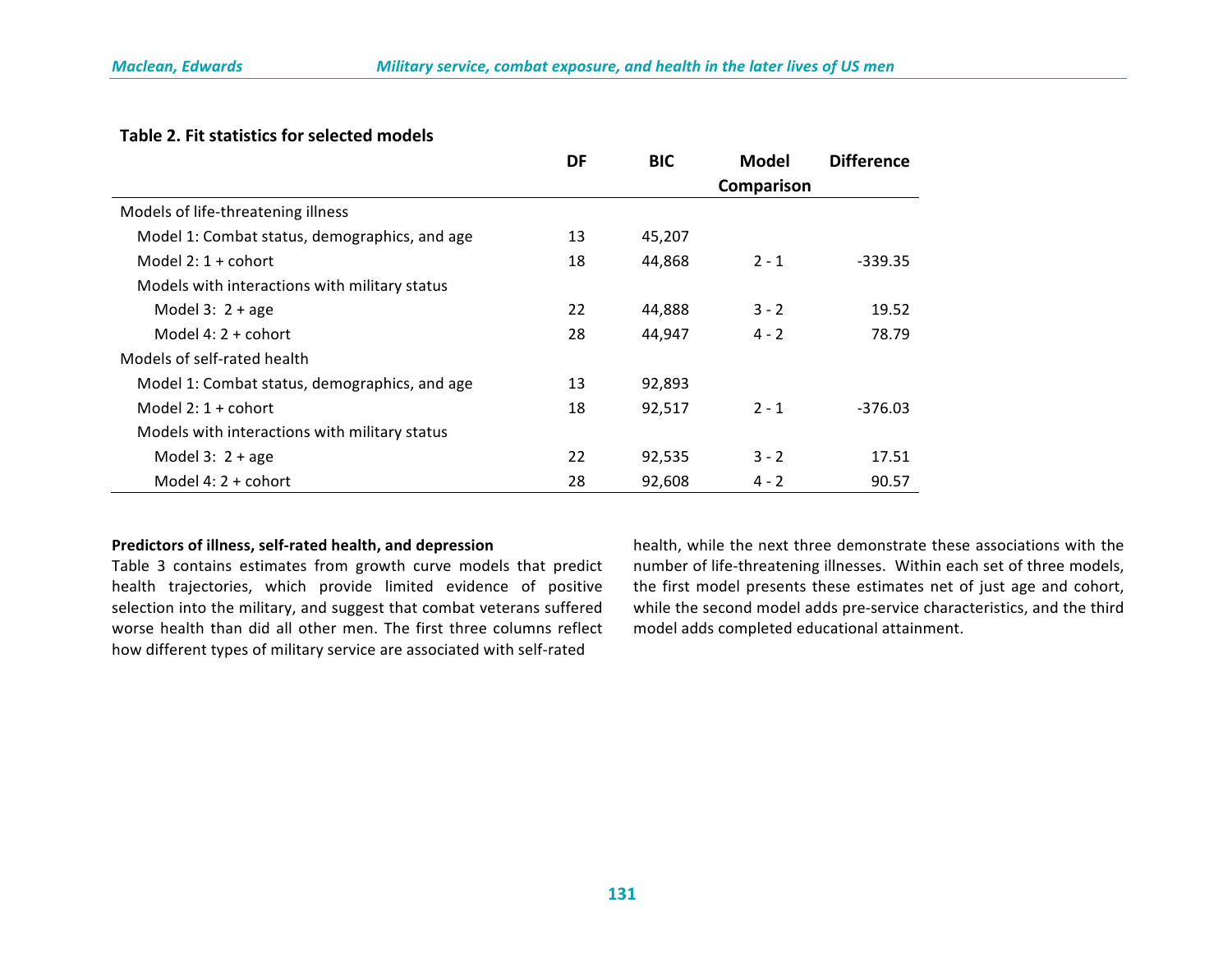|                                          | Predicted self-rated health |             |             | Number of life-threatening |             |             |  |
|------------------------------------------|-----------------------------|-------------|-------------|----------------------------|-------------|-------------|--|
|                                          |                             |             |             |                            | illnesses   |             |  |
|                                          | Model 1                     | Model 2     | Model 3     | Model 4                    | Model 5     | Model 6     |  |
| Veteran type (ref: non-veteran)          |                             |             |             |                            |             |             |  |
| Non-combat veteran                       | $0.236***$                  | $0.112***$  | $0.064**$   | 0.021                      | 0.034       | 0.039       |  |
|                                          | [0.026]                     | [0.025]     | [0.024]     | [0.020]                    | [0.021]     | [0.021]     |  |
| Combat veteran                           | $0.103**$                   | $-0.013$    | $-0.066*$   | $0.124***$                 | $0.135***$  | $0.140***$  |  |
|                                          | [0.036]                     | [0.035]     | [0.034]     | [0.029]                    | [0.029]     | [0.029]     |  |
| Age (years after 55)                     | $-0.027***$                 | $-0.027***$ | $-0.026***$ | $0.036***$                 | $0.036***$  | $0.036***$  |  |
|                                          | [0.002]                     | [0.002]     | [0.002]     | [0.001]                    | [0.001]     | [0.001]     |  |
| Cohort (ref: Korean war)                 |                             |             |             |                            |             |             |  |
| Pre-World War II                         | $0.467***$                  | $0.523***$  | $0.557***$  | $-0.365***$                | $-0.376***$ | $-0.380***$ |  |
|                                          | [0.058]                     | [0.056]     | [0.054]     | [0.051]                    | [0.051]     | [0.051]     |  |
| World War II                             | $0.205***$                  | $0.202***$  | $0.216***$  | $-0.379***$                | $-0.377***$ | $-0.378***$ |  |
|                                          | [0.053]                     | $[0.050]$   | [0.048]     | [0.045]                    | [0.045]     | [0.045]     |  |
| Post-World War II                        | $0.134**$                   | $0.136**$   | $0.127**$   | $-0.202***$                | $-0.199***$ | $-0.199***$ |  |
|                                          | [0.047]                     | [0.045]     | [0.043]     | [0.038]                    | [0.038]     | [0.038]     |  |
| Post-Korean war                          | $-0.107**$                  | $-0.153***$ | $-0.185***$ | $0.132***$                 | $0.143***$  | $0.146***$  |  |
|                                          | [0.035]                     | [0.033]     | [0.032]     | [0.028]                    | [0.028]     | [0.028]     |  |
| Vietnam war                              | $-0.254***$                 | $-0.371***$ | $-0.441***$ | $0.301***$                 | $0.327***$  | $0.335***$  |  |
|                                          | [0.040]                     | [0.038]     | [0.037]     | [0.031]                    | [0.031]     | [0.031]     |  |
| Mother's education                       |                             | $0.043***$  | $0.017***$  |                            | $-0.006*$   | $-0.004$    |  |
|                                          |                             | [0.003]     | [0.003]     |                            | [0.003]     | [0.003]     |  |
| Race/ethnicity (ref: Non-hispanic white) |                             |             |             |                            |             |             |  |
| <b>Black</b>                             |                             | $-0.287***$ | $-0.187***$ |                            | 0.036       | 0.025       |  |
|                                          |                             | [0.035]     | [0.034]     |                            | [0.029]     | [0.029]     |  |
| Hispanic                                 |                             | $-0.220***$ | $-0.037$    |                            | $-0.088*$   | $-0.107**$  |  |
|                                          |                             | [0.044]     | [0.043]     |                            | [0.036]     | [0.037]     |  |
| Self-rated childhood health              |                             | $0.205***$  | $0.173***$  |                            | $-0.053***$ | $-0.049***$ |  |
|                                          |                             | [0.012]     | $[0.011]$   |                            | [0.010]     | [0.010]     |  |
| Education                                |                             |             | $0.080***$  |                            |             | $-0.009**$  |  |
|                                          |                             |             | [0.004]     |                            |             | [0.003]     |  |
| Intercept                                | 3.580 ***                   | $2.447***$  | $1.831***$  | $0.077**$                  | $0.350***$  | $0.416***$  |  |
|                                          | [0.035]                     | [0.064]     | $[0.069]$   | [0.027]                    | [0.053]     | [0.059]     |  |
| Number of observations                   | 37,903                      | 37,903      | 37,903      | 37,811                     | 37,811      | 37,811      |  |
| Number of respondents                    | 6,250                       | 6,250       | 6,250       | 6,247                      | 6,247       | 6,247       |  |

# Table 3. Multilevel models predicting health trajectories

Source: Health and Retirement Study, 1992-2008. Standard errors in brackets.

•  $p < 0.05$ , \*\* $p < 0.01$ , \*\*\*  $p < 0.001$  (two-tailed tests of significance)

•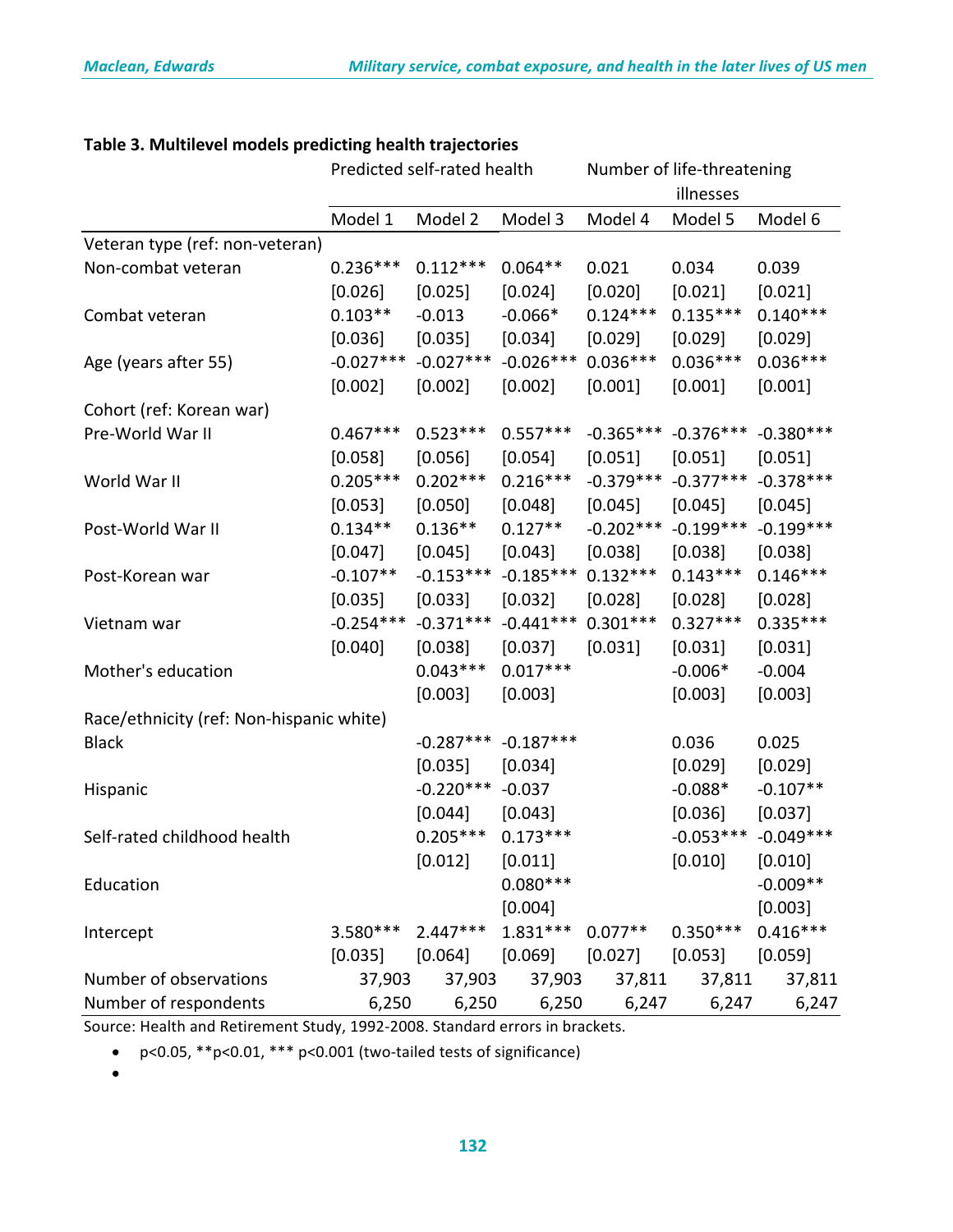According to model 1, non-combat veterans had better health than combat veterans, who, in turn, were healthier than non-veterans net of age and cohort, which reflects the bivariate associations presented in figure 1. After accounting for pre-service characteristics in model 2, however, combat veterans no longer differed from non-veterans in their assessments of their own health. When educational attainment is added in model 3, combat veterans had worse health than both non-veterans and noncombat veterans. (In this, and in every model in the table, the differences between the combat and noncombat coefficients are significant at the .001 level.) These findings provide evidence that veterans were positively selected into service, consistent with hypothesis 4. They are also consistent with hypothesis 1, which suggested that combat veterans suffer worse health compared to men who did not fight. 

As shown in models 4 through 6, combat veterans also suffered worse health than did all other men when measured by number of life-threatening illnesses. The estimates of the veteran status

variables do not differ statistically across models despite the addition of pre-service characteristics and educational attainment, which is not consistent with hypothesis 4. The associations are not altered by preservice characteristics in the case of illness. Across the various models, however, combat veterans have more life-threatening illnesses, which is consistent with hypothesis 1.

Figure 3 presents predicted trajectories of selfrated health derived from model 3. These predictions are net of background characteristics, education and cohort, reflecting the paths among non-Hispanic white men who turned 18 during the Korean war and who had average childhood health, parental education, and educational attainment. According to the figure, men saw declining health as they aged, with non-combat veterans having better health than both non-veterans and combat veterans. The figure highlights the conclusion that non-combat veterans had better health after their service when compared to non-veterans, while combat veterans did not, decades later.

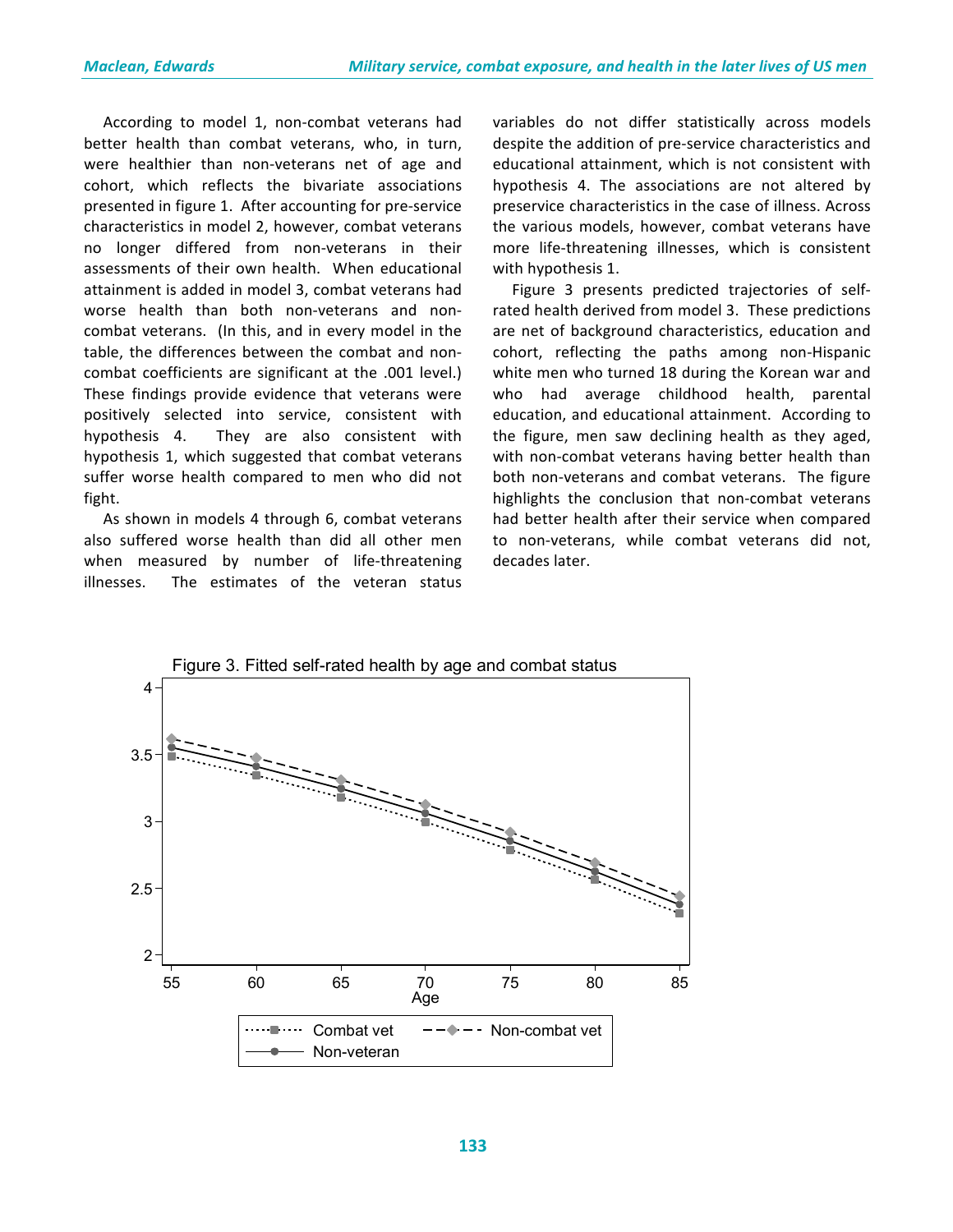Figure 4 presents trajectories estimated in the same manner as above derived from model 3, but this time for life-threatening illnesses. According to the figure, men became increasingly ill as they grew older. Combat veterans had worse heath than men in both other groups when measured by these diagnoses. Similar to that above, this figure also suggests that combat veterans suffered worse health after their service while non-combat veterans did not.



## **Discussion**

This article assesses whether combat has a longlasting association with health and finds evidence that it does. Combat veterans were less healthy than noncombat veterans based both on a subjective measure of self-rated health and on an objective count of lifethreatening illnesses. They also were less healthy than non-veterans, as they were diagnosed with more life-threatening illnesses, net of pre-service characteristics. Yet they did not differ statistically from men who had not served in the military in their subjective assessment based on the measure of selfrated health, until completed education is considered. These findings are consistent with hypothesis 1. Furthermore, they suggest that studies that simply compare veterans to non-veterans may continue to produce mixed findings, because  particular types of veterans serve in ways that relate differently to health.

Yet the analyses suggest that the associations between veteran status and health did not vary across time, at least at these older ages. They did not produce evidence that differences between veterans and non-veterans changed with age, as predicted by hypotheses 2a and 2b. Nor did they indicate that these differences varied across the eras in which men were first eligible to enlist, as predicted by hypothesis 3.

More broadly, scholars have demonstrated that later life outcomes may be affected by traumatic events earlier in life. People are more likely to die at younger ages, for example, if they have been incarcerated (Pridemore, 2014). They may experience long-term effects of a variety of stressors if they grew up in less privileged families (Pearlin,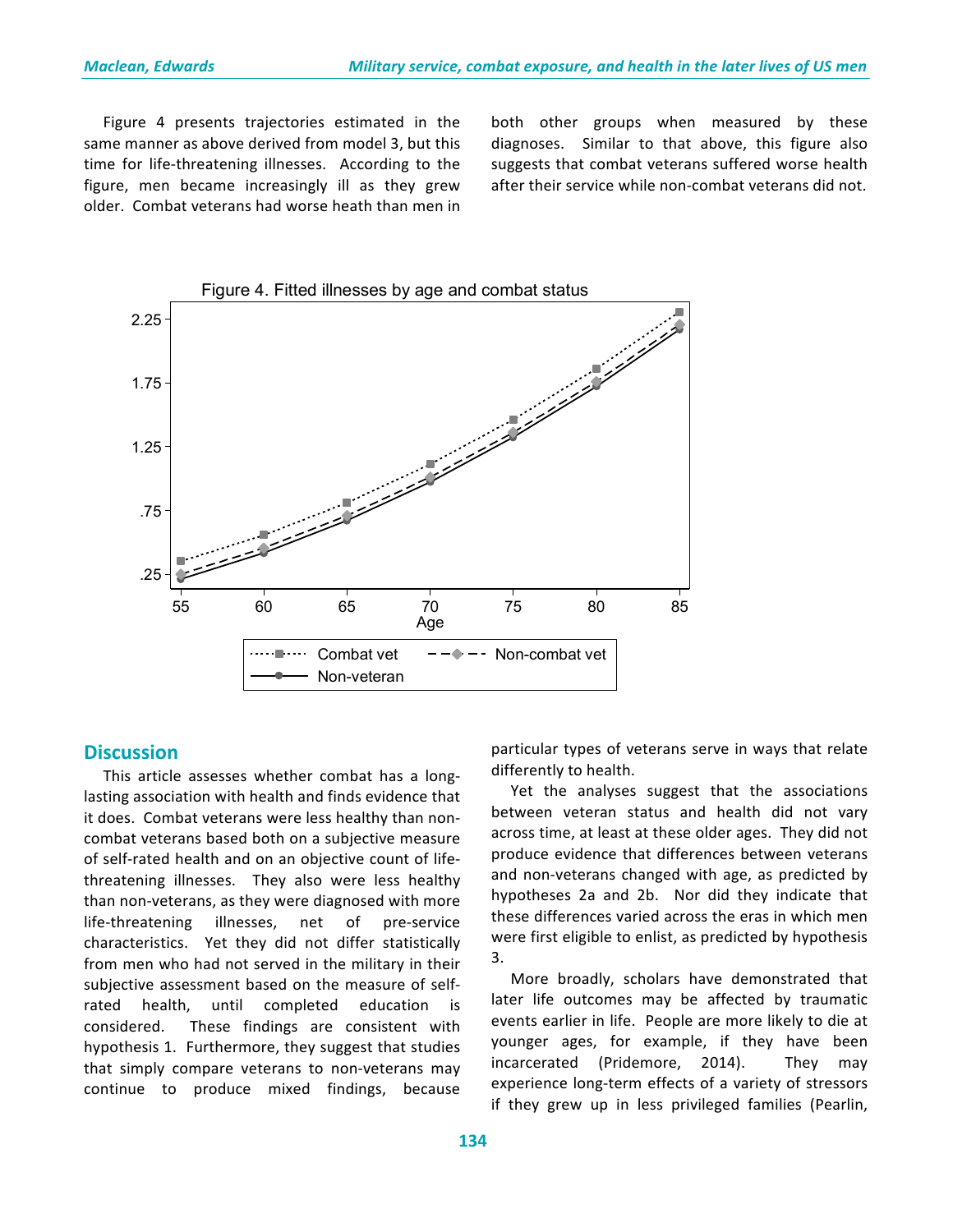Schieman, Fazio, & Meersman, 2005). The current findings suggest that combat may fall into this category of a stressor that produces effects not just in the short-term but throughout the life course. In addition, people may be injured in combat, leading to long-term health consequences.

The current set of analyses are limited in at least four ways that would lead them to underestimate the negative association of combat with health. First, the HRS only asked veterans in the core survey about combat exposure in 2008. The analyses are therefore based on information provided by the veterans who remained in the survey until that year. They might therefore underestimate the negative association of combat with health if the veterans who were less healthy were more likely to die or to leave the survey for other reasons than were the unhealthy nonveterans before that wave.

Second, the survey is designed to collect data from people older than 50. As suggested by previous research, veterans may be most negatively affected by combat in the years immediately after they stop serving. If combat veterans suffered worse health and were therefore less likely to participate in the survey, the analyses might further underestimate the negative effects of battle.

Third, the HRS does not include information about PTSD. Researchers have argued that it is this medical condition, rather than combat per se that harms health. In the current set of analyses, combat veterans are included regardless of whether they have PTSD or not, which could lead to an understatement of the impact of PTSD. Nevertheless, the analyses demonstrate that combat itself does

have persistent long-term associations with at least these two measures of health.

Fourth, veterans may have served in the military and in combat due to characteristics that are not fully captured by the independent variables that are included in the current analyses to correct for selection. All veterans may appear to have better health when they are older because the armed forces choose recruits at least partly on the basis of health, excluding potential service-members who are in worse health. Indeed, the preceding findings demonstrate both that veterans had better self-rated health than non-veterans as children and that noncombat veterans rated their health as better than other men when they were older. If service-members were deployed to war zones because they were healthier, as posited by the healthy warrior hypothesis, then the analyses would further underestimate the harmful consequences of combat.

Despite these limitations, the findings have implications for the contemporary era, when more than two million service members have been deployed to the wars in Iraq and Afghanistan. Journalists and lawmakers have recently become concerned that the government is not attending adequately to the health care needs of veterans through the Department of Veterans Affairs (United States Government Accountability Office, 2012). These contemporary veterans have already had to deal with elevated risks of depression and PTSD, as well as suicide. As they grow older, they may also confront increased risks of poor health and lifethreatening illness.

## **References**

- Angrist, J. D. (1990). Lifetime earnings and the Vietnam era draft lottery Evidence from Social-Security administrative records. American Economic Review, 80(3), 313-336.
- Armed Forces Health Surveillance Center. (2007). "Healthy deployers": Nature and Trends of Health Care Utilization during the Year prior to Deployment to OEF/OIF, Active Components, U.S. Armed Forces, January 2002-December 2006. Medical Surveillance Monthly Report, 14(3), 2-5.
- Bedard, K., & Deschenes, O. (2006). The long-term impact of military service on health: Evidence from World War II and Korean war veterans. American Economic Review, 96(1), 176-194. https://doi.org/10.1257/000282806776157731
- Boehmer, T. K. C., Flanders, D., McGeehin, M. A., Boyle, C., & Barrett, D. H. (2004). Postservice mortality in Vietnam veterans: 30-year follow-up. Archives of Internal Medicine, 164(17), 1908-1916.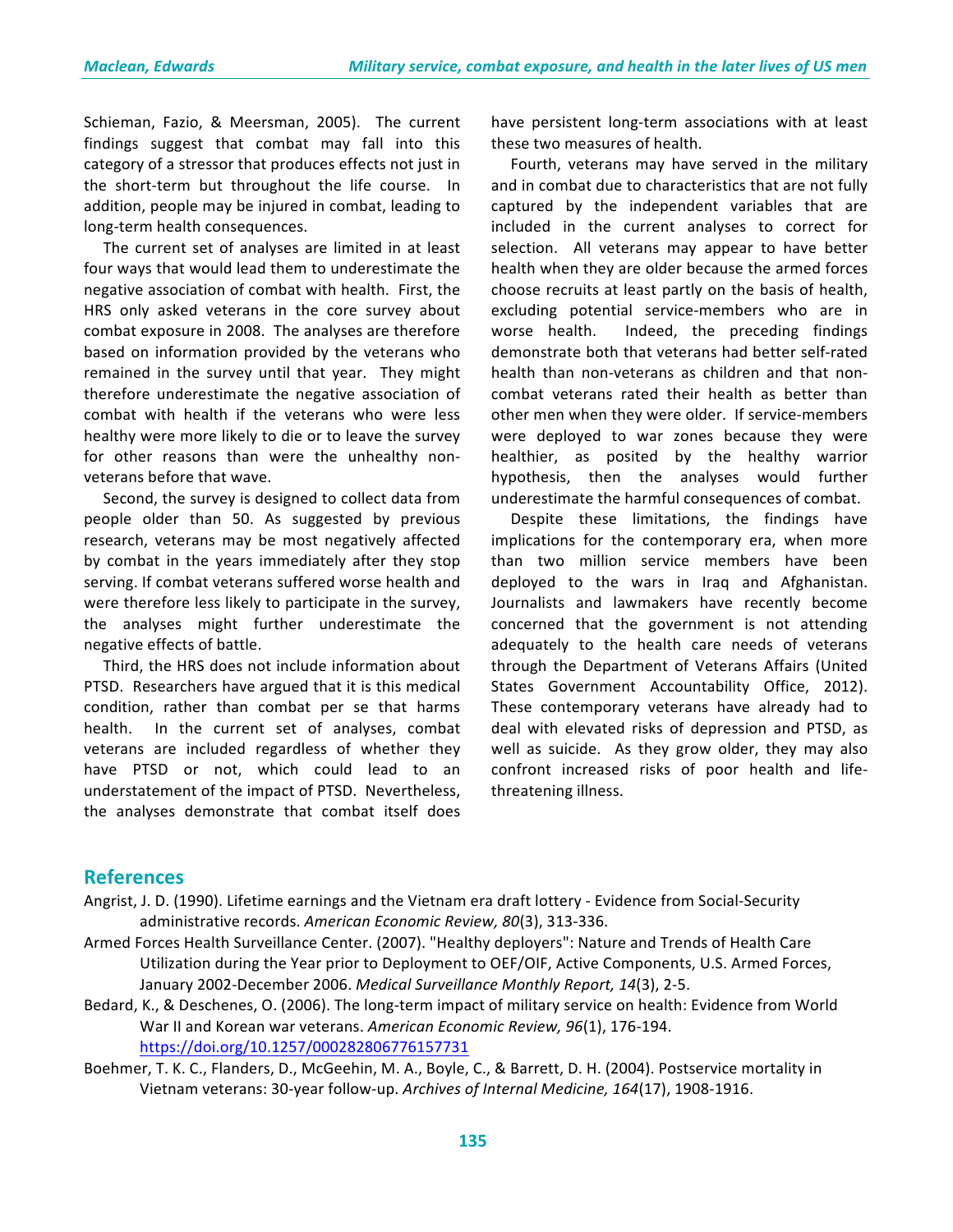https://doi.org/10.1001/archinte.164.17.1908

- Boscarino, J. A. (2006). Posttraumatic stress disorder and mortality among US army veterans 30 years after military service. Annals of Epidemiology, 16(4), 248-256. https://doi.org/10.1016/j.annepidem.2005.03.009
- Dean, E. T. (1997). *Shook over Hell: Post-Traumatic Stress, Vietnam, and the Civil War*. Cambridge, Mass.: Harvard University Press.
- Dobkin, C., & Shabani, R. (2009). The health effects of military service: Evidence from the Vietnam draft. *Economic Inquiry, 47*(1), 69-80. https://doi.org/10.1111/j.1465-7295.2007.00103.x
- Elder, G. H., Jr., Clipp, E. C., Brown, J. S., Martin, L. R., & Friedman, H. S. (2009). The Lifelong Mortality Risks of World War II Experiences. *Research on Aging, 31*(4), 391-412. https://doi.org/10.1177/0164027509333447
- Elo, I. T. (2009). Social Class Differentials in Health and Mortality: Patterns and Explanations in Comparative Perspective. Annual Review of Sociology, 35, 553-572. https://doi.org/10.1146/annurev-soc-070308-115929
- Flynn, G. Q. (1993). *The Draft, 1940-1973*. Lawrence, Kan.: University Press of Kansas.
- Frankenberg, E., & Jones, N. R. (2004). Self-Rated Health and Mortality: Does the Relationship Extend to a Low Income Setting? Journal of Health and Social Behavior, 45(4), 441-452. https://doi.org/10.1177/002214650404500406
- Gimbel, C., & Booth, A. (1996). Who fought in Vietnam? *Social Forces, 74*, 1137-1157. https://doi.org/10.2307/2580346
- Haas, S. A., & Bishop, N. J. (2010). What Do Retrospective Subjective Reports of Childhood Health Capture? Evidence From the Wisconsin Longitudinal Study. *Research on Aging, 32*(6), 698-714. https://doi.org/10.1177/0164027510379347
- Haas, S. A., Glymour, M. M., & Berkman, L. F. (2011). Childhood Health and Labor Market Inequality over the Life Course. Journal of Health and Social Behavior, 52(3), 298-313.
- Hoge, C. W., & Castro, C. A. (2006). Post-traumatic stress disorder in UK and US forces deployed to Iraq. *Lancet*, *368*(9538), 837-837. https://doi.org/10.1016/S0140-6736(06)69315-X
- Institute of Medicine. (2013). *Returning home from Irag and Afghanistan: Assessment of readjustment needs of* veterans, service members, and their families. Washington, D.C.: National Academies Press.
- Johnson, A. M., Rose, K. M., Elder, G. H., Jr., Chambless, L. E., Kaufman, J. S., & Heiss, G. (2010). Military Combat and Risk of Coronary Heart Disease and Ischemic Stroke in Aging Men: The Atherosclerosis Risk in Communities (ARIC) Study. Annals of Epidemiology, 20(2), 143-150. https://doi.org/10.1016/j.annepidem.2009.10.006
- Kang, H. K., Bullman, T. A., & Taylor, J. W. (2006). Risk of selected cardiovascular diseases and posttraumatic stress disorder among former World War II prisoners of war. Annals of Epidemiology, 16(5), 381-386. https://doi.org/10.1016/j.annepidem.2005.03.004
- Kunovich, R. M., & Hodson, R. (1999). Civil war, social integration and mental health in Croatia. *Journal of Health and Social Behavior, 40*(4), 323-343. https://doi.org/10.2307/2676329
- Laufer, R. S., Gallops, M. S., & Freywouters, E. (1984). War Stress and Trauma the Vietnam Veteran Experience. Journal of Health and Social Behavior, 25(1), 65-85. https://doi.org/10.2307/2136705
- Link, B. G., Phelan, J. C., Miech, R., & Westin, E. L. (2008). The resources that matter: Fundamental social causes of health disparities and the challenge of intelligence. Journal of Health and Social Behavior, 49(1), 72-91. https://doi.org/10.1177/002214650804900106
- Linker, B. (2011). *War's waste: Rehabilitation in World War I America*. Chicago ; London: University of Chicago Press. https://doi.org/10.7208/chicago/9780226482552.001.0001
- MacLean, A. (2010). The Things They Carry: Combat, Disability, and Unemployment among U.S. Men. *American Sociological Review, 75*(4), 563–585. https://doi.org/10.1177/0003122410374085
- MacLean, A. (2011). The Stratification of Military Service and Combat Exposure. *Social Science Research, 40*, 336-